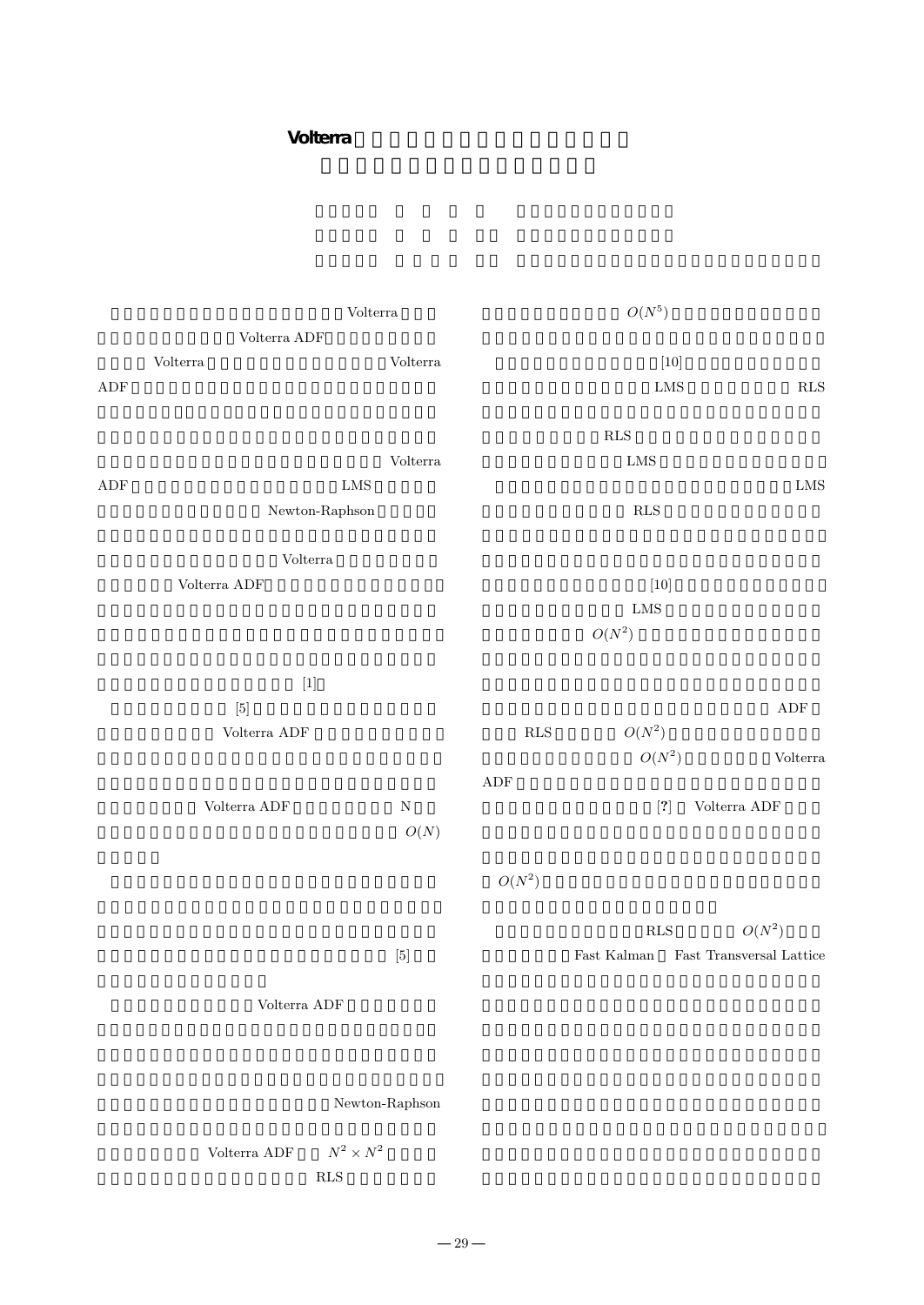$[4]$  $RLS$  $RLS$  $O(N^5)$ Volterra ADF  $RLS$ 

 $1)$ 

Volterra RLS 2000  $A-4-6$ , p.97, Oct.2000.

**RLS** Volterra ADF

害となる。その意味で,RLS 法は,白色化操作と等価的に,

Processing of The IEEE, Vol 79, No 3, 1991. bibitemJenkins C. W. Therrien, W. K. Jenkins, "New Insights in the Analysis of Polynomial Adaptive Filters", IEEE DSP Workshop, September, 1996.

- [4] W. K. Jenkins et al. "Advanced Concept in Adaptive Signal Processing", Kluwer, 1996.
- $[5]$  ,  $\ldots$  , "Volterra  $(A)$ , Vol.J82-A, No.6, pp.809-816, June. 1999.
- [6] S. Uno, T. Kubota, A. Inomata, J. Chao, "Fast Convergent Volterra ADF Algorithms", Proc. of DSP Symposium'97, IEICE, Japan, Nov. 1997. "Convergence analysis and fast algorithms of Voleterra adaptive filters", Proc. EUSIPCO'98, Sept. 1998.

[7]  $\hspace{1.6cm}$ , " Volterra

FIR  $\mathbb{R}^n$ ,  $\mathbb{R}^n$ Vol.98, No.262, pp.7–14, (DSP98-80,SP98-59), Sep. 1998.  $[8]$  , " ". Proc. of Digital Signal Processing Symposium'98, pp.531– 536, IEICE, Japan, Nov. 1998.  $[9]$ , "

Volterra RLS  $\ldots$ , Vol.99, No.505, pp.141–148, (DSP99–151) Dec. 1999.  $[10]$  "Volterra 型非線形 FIR 適応フィルタの高速収束算法に関する考

 $", \text{(A)}, \text{J83-A}, \text{4}, \text{pp.370-378}, \text{Apr. 2000}.$  $[11]$  ,  $\qquad \qquad$   $\qquad \qquad$   $\qquad \qquad$   $\qquad \qquad$   $\qquad \qquad$   $\qquad \qquad$   $\qquad \qquad$   $\qquad \qquad$   $\qquad \qquad$   $\qquad \qquad$   $\qquad \qquad$   $\qquad \qquad$   $\qquad \qquad$   $\qquad \qquad$   $\qquad \qquad$   $\qquad$   $\qquad \qquad$   $\qquad \qquad$   $\qquad$   $\qquad$   $\qquad$   $\qquad$   $\qquad$   $\qquad$   $\qquad$   $\qquad$   $\qquad$ RLS RLS

", Proc. of 15th Digital Signal Processing Symposium, pp.137–142, IEICE, Japan, Nov. 2000.

30

[1] V. John Mathews, "Adaptive Polynomial Filters",

[2] Widrow, Stern, "Adaptive signal processsing", Prentice Hall.

IEEE SP Magazine, July, 1991.

[3] J. M. Mendel, "Tutorial on Higher-Order Statistics(Spectra) in Signal Processing and System Theory: Theoretical Results and Some Applications",

 $RLS$